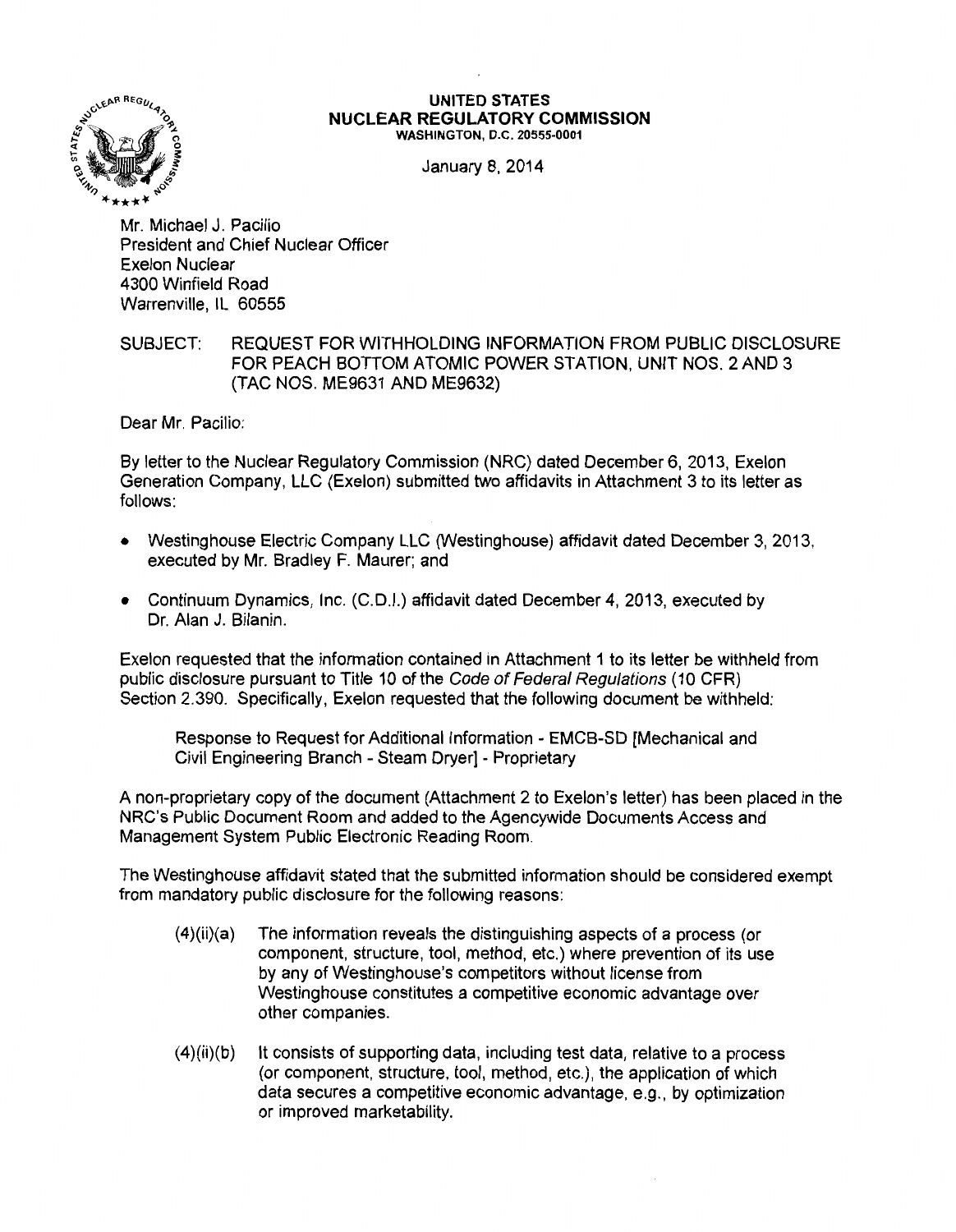## M. Pacilio - 2 -

- (4)(ii)(c) Its use by a competitor would reduce his expenditure of resources or improve his competitive position in the design, manufacture, shipment, installation, assurance of quality, or licensing of a similar product.
- $(4)(ii)(d)$  It reveals cost or price information, production capacities, budget levels, or commercial strategies of Westinghouse, its customers or suppliers.

The C.D.I. affidavit stated that the submitted information should be considered exempt from mandatory public disclosure for the following reasons:

- 3(a) The information summarizes a process or method, including supporting data and analysis, where prevention of its use by C.D.I.'s competitors without license from C.D.I. constitutes a competitive economic advantage over other companies.
- 3(b) Information which, if used by a competitor, would reduce his expenditure of resources or improve his competitive position in the design, manufacture, shipment, installation, assurance of quality, or licensing of a similar product.
- 3(c) Information which discloses a patentable subject matter for which it may be desirable to obtain patent protection.

We have reviewed your application and the material in accordance with the requirements of 10 CFR 2.390 and, on the basis of the statements in the affidavits, have determined that the submitted information sought to be withheld contains proprietary commercial information and should be withheld from public disclosure. Therefore, the version of the submitted information marked as proprietary will be withheld from public disclosure pursuant to 10 CFR 2.390(b)(5) and Section 103(b) of the Atomic Energy Act of 1954, as amended.

Withholding from public inspection shall not affect the right, if any, of persons properly and directly concerned to inspect the document. If the need arises, we may send copies of this information to our consultants working in this area. We will, of course, ensure that the consultants have signed the appropriate agreements for handling proprietary information.

If the basis for withholding this information from public inspection should change in the future such that the information could then be made available for public inspection, you should promptly notify the NRC. You also should understand that the NRC may have cause to review this determination in the future, for example, if the scope of a Freedom of Information Act request includes your information. In all review situations, if the NRC makes a determination adverse to the above, you will be notified in advance of any public disclosure.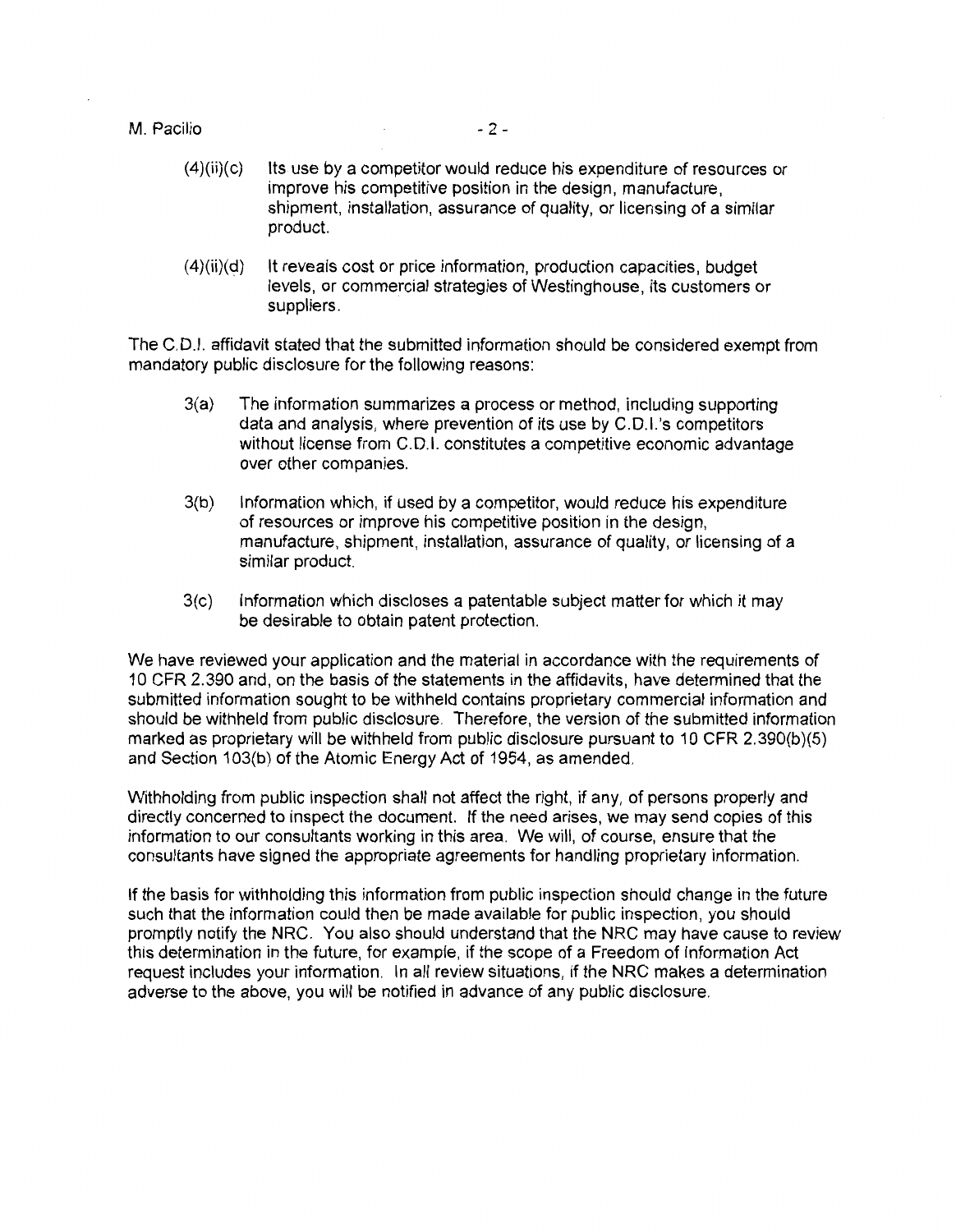M. Pacilio  $-3-$ 

If you have any questions regarding this matter, I may be reached at 301-415-1420.

Sincerely,

 $\sum_{\lambda}$ 

Richard B. Ennis, Senior Project Manager Plant Licensing Branch 1-2 Division of Operating Reactor Licensing Office of Nuclear Reactor Regulation

Docket Nos. 50-277 and 50-278

cc: Mr. Bradley F. Maurer Principal Engineer Westinghouse Electric Company 1000 Westinghouse Drive Cranberry Township, PA 16066

> Dr. Alan J. Bilanin President & Senior Associate Continuum Dynamics, Inc. 34 Lexington Avenue Ewing, NJ 08618-2302

Additional Distribution via Listserv